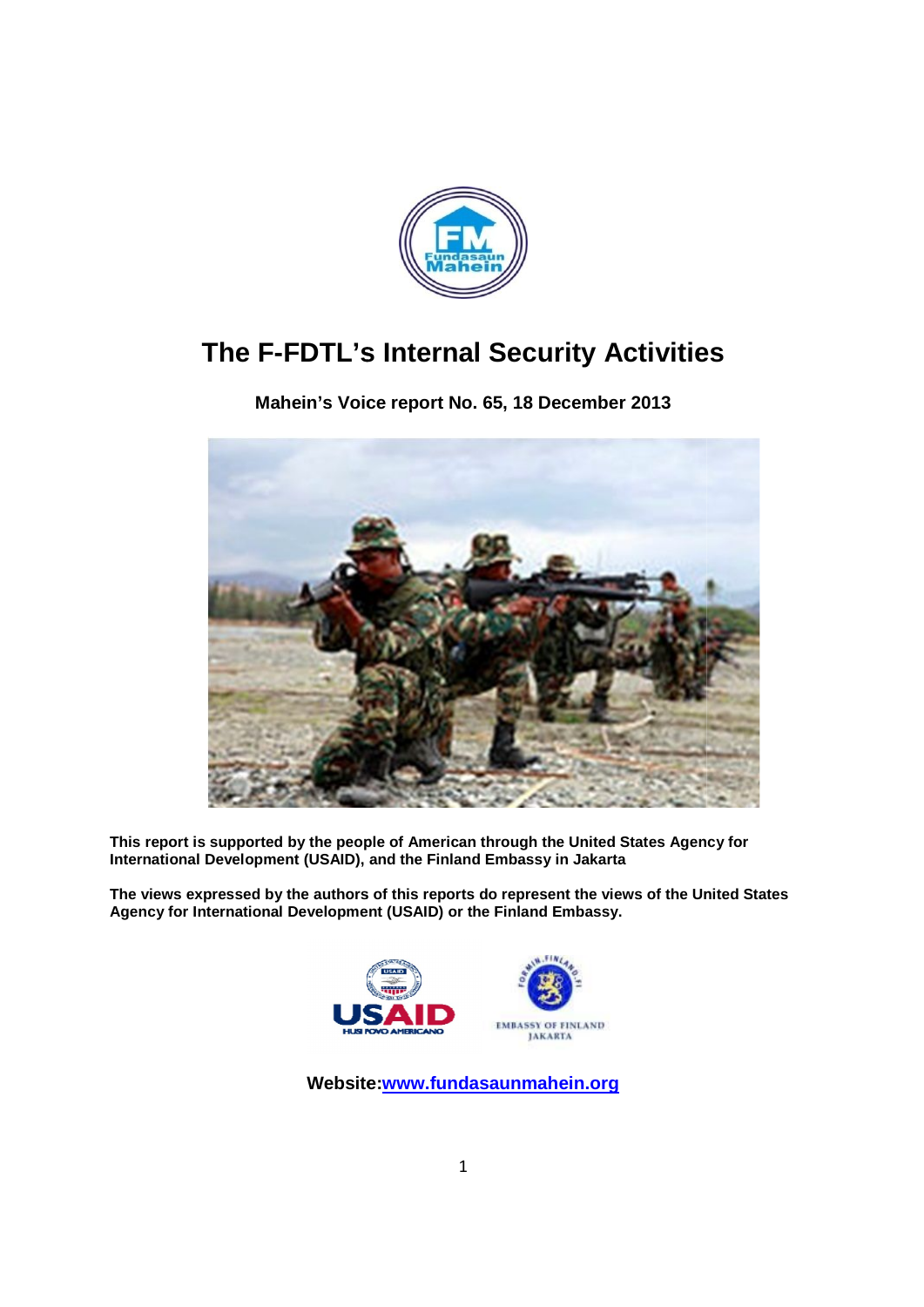#### **I. Introduction**

The Constitution of the Democratic Republic of Timor-Leste states that the F-FDTL is the only force mandated to protect National Independence, Timor's territorial integrity, and the safety of the population against external threats.<sup>1</sup> Apart from that, the F-FDTL also carries out some other missions as necessary, such as providing humanitarian assistances after natural disasters.<sup>2</sup>

National Defense Law article 4, part 3 and the National Security Law 02/2010 article 18 part 1 and 2 permit the F-FDTL to coordinate national security activities with other security sector institutions to respond to national threats, particularly when the general public is in danger. $^3$ 

In addition, Internal Security Law 04/2010, chapter II, article 15, part A, permits the intervention of the army forces to ensure internal security. However, such intervention is only permitted under necessary circumstances, when the intervention of the F-FDTL is crucial.<sup>4</sup>

The F-FDTL's presence is legally guaranteed to respond to security threats such as the political military crisis of 2006. Historically, the F-FDTL was the first organization to re-establish national security through "Operation Halibur".<sup>5</sup> During this time, the security sector was not established and the stability of Timor's new independence was not secure. As a result of this dysfunction, 37 people died and at least 150,000 people evacuated their houses. $^6$ 

This report aims to inform the public about what the F-FDTL has done thus far to support internal security. This report covers both the successes and challenges faced by the PNTL, including FM's recommendations to improve and develop in the future.

<sup>&</sup>lt;sup>1</sup> Constitution of RDTL, (22 March 2002) Defed Security's. Article 146 Part 2.p115

<sup>&</sup>lt;sup>2</sup> Decree Law (2006). The Statutue Organic of FALINTIL-FDTL's. Chapter I Article 2 Part 2.  $^3$  Law of the National Parliament. (2010). Exclusive Principl. Article 4 Part 3.

Law of National Defense<br>4 Law of Parliament. (2010). Complementary Duty of the Internal Security. Article 15. Part a. Law of the<br>11. Internal Security

<sup>&</sup>lt;sup>5</sup> Agi. (14 March 2008). Front Line of the Operation Salsinha Free From Siege of KOG Batallion. Media STL. http://groups.yahoo.com/neo/groups/east-timor-studies/conversations/topics/16037<br><sup>6</sup> CIGI. (2009). Monitoring Reform of the Security Sector.

http://www.ssrresourcecentre.org/wpcontent/uploads/2010/06/SSRM-East-Timor-v.1-Tetum.pdf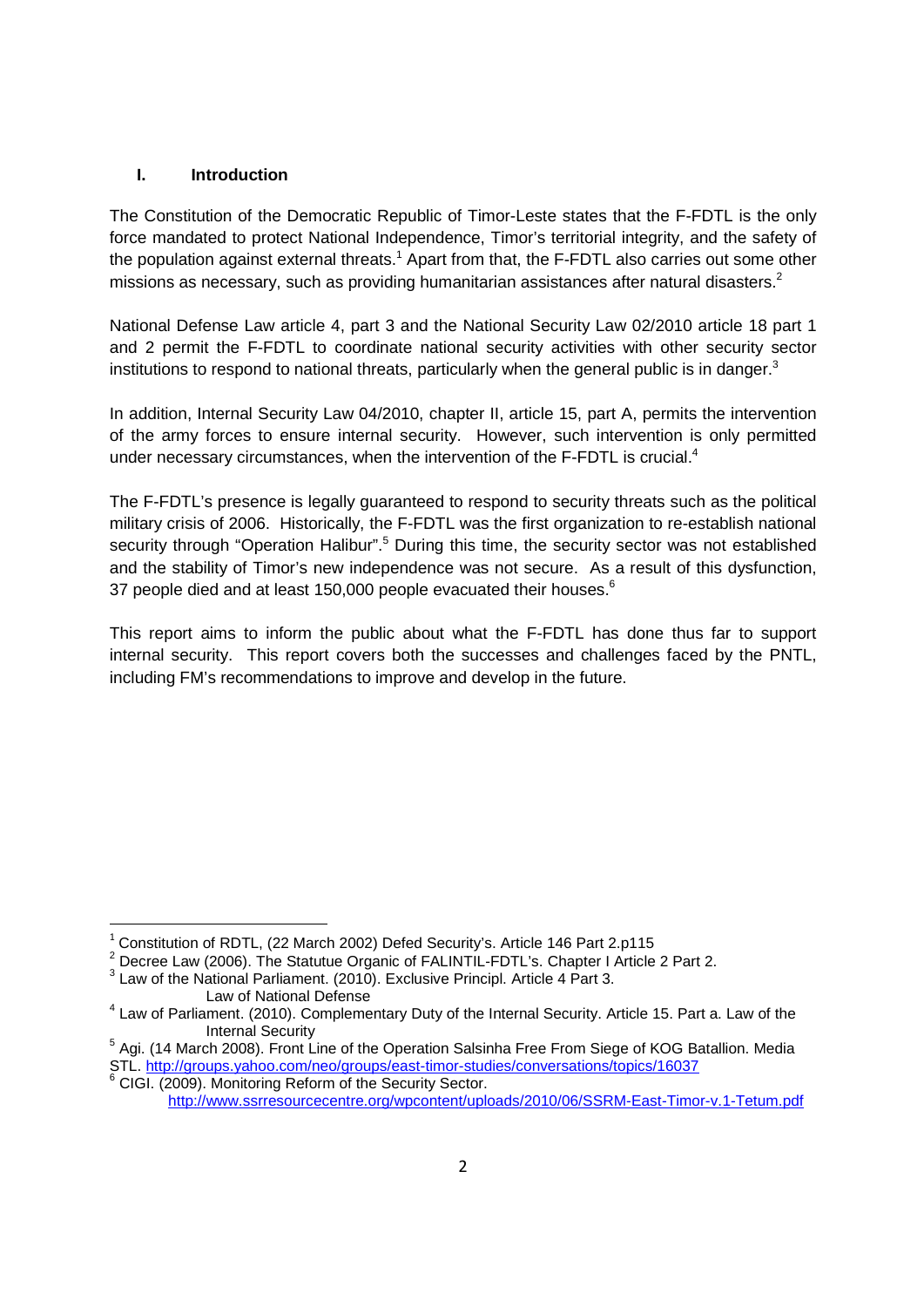#### **I. Contribution of the F-FDTL to Internal Security**

#### *a. Establishing Posts in Districts and along the Border*

The Fifth Constitutional Government has guaranteed that it will ensure the continuation of the F-FDTL, in order to defend the sovereignty of Timor-Leste and to support internal security.<sup>7</sup> The F-FDTL has established posts in ten districts: Oe-Cusse, Atauro, Tilomar, Tunubibi, Bobonaro, Gleno, Ainaro, Same, Uatulari and Ferik Sare (Same).<sup>8</sup> The government also plans to set up permanent posts in Oe-Cusse district and Atauro sub-district.<sup>9</sup>

The fundamental reason to establish a post in Oe-cusse district is because it links with the border with Indonesia, which is a strategically important position for the security of state sovereignty. The post is also important for minimizing problems faced by people living along the border, especially in the area of Oe-cusse.<sup>10</sup> This includes providing humanitarian assistance to communities in the district, which is part of civilian-military cooperation efforts.<sup>11</sup>

As part of The Defense Cooperation Program (DCP), the F-FDTL cooperates with the Australia military to reconstruct school buildings in the all territories of Timor-Leste. The F-FDTL also collaborated with the Ministry of Health to distribute medicine to sick people in rural areas.<sup>12</sup> They also work to establish clinics in rural areas to facilitate easier access to medial assistance.<sup>13</sup>

The F-FDTL has also built houses, roads, and renovated irrigation to protect community paddy fields. They renovated schools in Kasait, Bazartete sub-district of Liquica district,<sup>14</sup> renovated houses and schools in Fatubesi-Ermera and Bobonaro districts in 2010,<sup>15</sup> and renovated irrigation systems in Seical, Laga sub-district of Baucau district (which was destroyed by the natural disaster in the beginning of July 2013).<sup>16</sup> The F-FDTL also provided security to the

http://temposemanaltimor.blogspot.com/2011/02/maliana-hakmatek-komunidade-hahi-f-fdtl.html

 $^7$  RDTL. (26 August 2012). THE FIFTH CONSTITUTIONAL GOVERNMENT PROGRAM, 2012 -<sup>8</sup> Paixão, Filomeno. Vce of the General Commander of the F-FDTL. (12 September 2013).

Private Interview.

<sup>&</sup>lt;sup>9</sup> May. (29 July 2013). The Government Built Permanent Posts of the F-FDTL in Atauro-OeCusse. Media Diariu Nasiona

<sup>&</sup>lt;sup>10</sup> Da Cruz, Joana. (15 August 2013). Major General Lere Inform the Internal Security, Go Calmly.<br>Media Independent

<sup>&</sup>lt;sup>11</sup> Flo. (21 December 2013). Milítary Prepares only for War. Media Timor Pos<br><sup>12</sup> Fundasaun Mahein. (22 November 2012). *International Stabilisation Force* – Realized by ISF 2006 –<br>2012. Mahein Nia Lian No. 42.pdf

<sup>&</sup>lt;sup>13</sup> Fundasaun Mahein. (22 November 2012). *International Stabilisation Force* – Realized by ISF 2006 –<br>2012. Mahein Nia Lian No. 42.pdf

<sup>&</sup>lt;sup>14</sup> Cax, (4 July 2013). F-FDTL support to reconstruct School in Kasait. STL Newspaper <sup>15</sup> Tempo Semanal, (15 February 2011). Maliana Calm Community Proud the F-FDTL:

<sup>&</sup>lt;sup>16</sup> May, (10 July 2013). F-FDTL Built a Protection Walls for Seical's Paddy-Field. Media Diariu Nasional.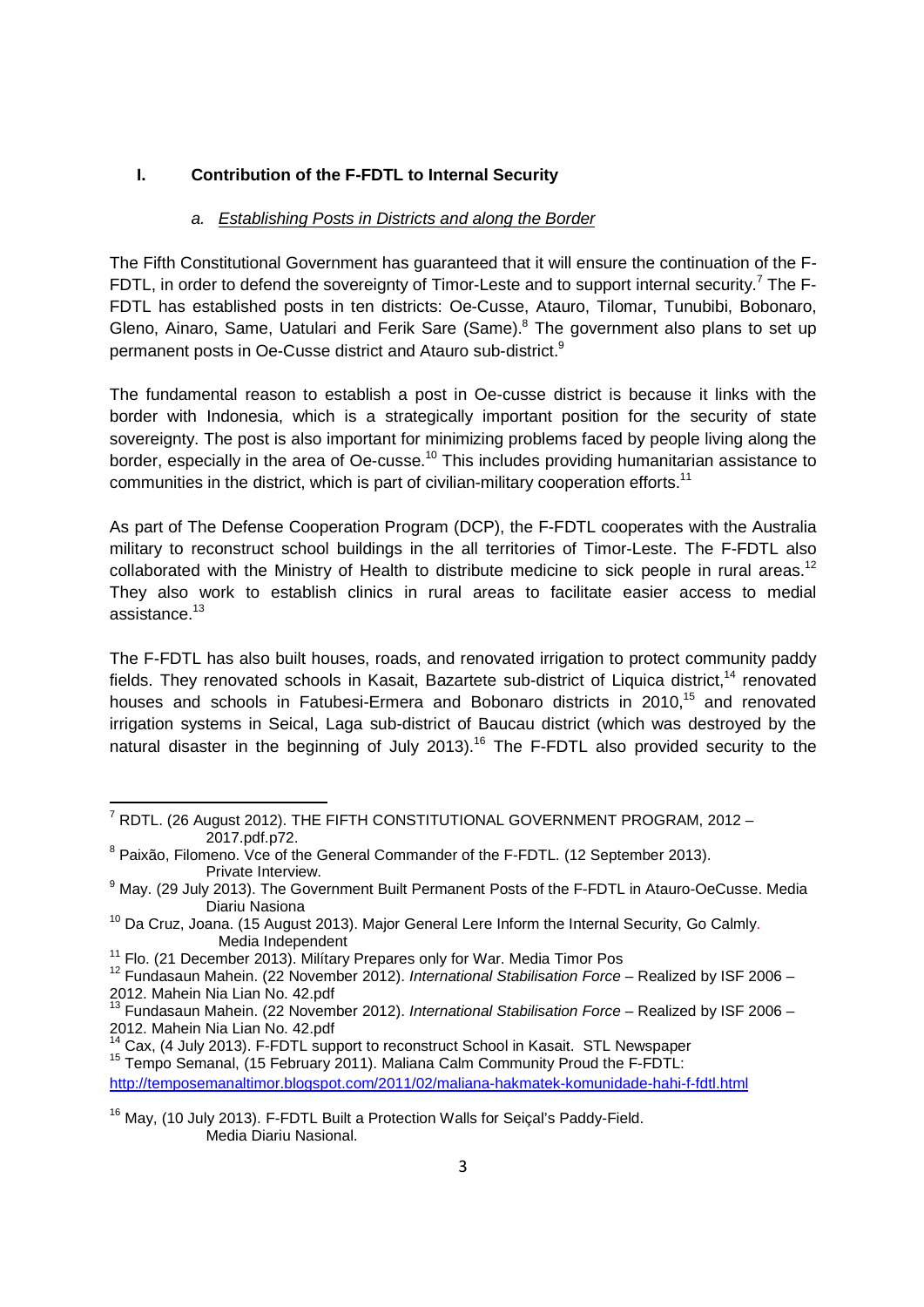communities of Welaluhu (Same) who felt threatened because of the CPD-RDTL's presence in the beginning of 2012.<sup>17</sup>

The humanitarian assistances offered by the F-FDTL thus far has shown positive medical, economic, and educational impacts on community life. As mentioned on the Organic Law of the F-FDTL, the other mission of the F-FDTL is to cooperate with civil authorities to advance standard of living and ensure security for Timorese communities.<sup>18</sup>

## *b. Presidential and Parliamentary Elections*

Timor-Leste restored its Independence in 2002 and adopted a democratic and multi-party system. However, this system has not yet matured politically, which is a fact that threatens national stability. Timorese feel that the general election is an important event for the formation of national stability. In reality, however, the general election period has often been marred with violence, as was the case during the general presidential and parliamentary elections in 2007 and 2012. During those elections, conflict broke out between militant supporters of political groups.<sup>19</sup>

The fragility of Timor-Leste's National Police force results from and lack of human resources it has to control crime and guarantee internal security. This issue has been considered at the national level, leading to the decision to permit the F-FDTL to support the PNTL when necessary to ensure internal security.<sup>20</sup> This was the case during the general presidential and parliamentary election of 2012, when community leaders urged the F-FDTL to establish posts in their communities to ensure that the democratic election process was carried out smoothly.<sup>21</sup>

At the same time however, F-FDTL presence has sometimes been a cause for public debate questioning the legality of the F-FDTL's intervention during a general election period. Critics usually point to the fact that the F-FDTL oversteps its boundaries by enforcing internal security, which is the primary responsibility of the PNTL. $^{22}$  In response, defense institution leaders maintained that the presence of F-FDTL forces during general elections are just meant to be additional forces to support the PNTL in maintaining order throughout the election.<sup>23</sup>

The government has expressed its confidence in the F-FDTL to support internal security. The success shown by the F-FDTL during the general election is cited as an example, becoming a

<sup>&</sup>lt;sup>17</sup> Ade & Gim. (14 December 2012). Tommorow, the F-FDTL Actuate the CPD-RDTL. Media Timor Post.<br>http://www.diariutimorpost.tl/berita-431-aban-ffdtl-atua-cpdrdtl.html

<sup>&</sup>lt;sup>18</sup> Decree Law (2006). The Statutue Organic of FALINTIL-FDTL's. Chapter I, Article 2, Part c.<br><sup>19</sup> Fundasaun Mahein. (28 April 2011). Potential of the Security Threaten Through the Election 2012. http://www.fundasaunmahein.org/wp- content/uploads/2011/04/mahein-nia-lian-no-19-elisaun-20123.pdf<br><sup>20</sup> RDTL. (10 January 2012). F-FDTL and PNTL Strengthen the Cooperation in order to Guarentee the

<sup>2012</sup> General Election. http://timor-leste.gov.tl/?p=6316&n=1&lang=tp<br><sup>21</sup> Paixão, Filomeno. Vce of the General Commander of the F-FDTL. (12 September 2013).

Private Interview.<br><sup>22</sup> Fundasaun Mahein. (24 February 2012). Circumstances that the FALINTIL-FDTL could have Role of the Election of 2012 in the Security Side according to the Election's Law No. 30. http://www.fundasaunmahein.org/wp-content/uploads/2012/02/MNL-no-30-24022012-F-FDTL2.pdf

<sup>&</sup>lt;sup>23</sup> Paixão, Filomeno. Vce of the General Commander of the F-FDTL. (12 September 2013). Private Interview.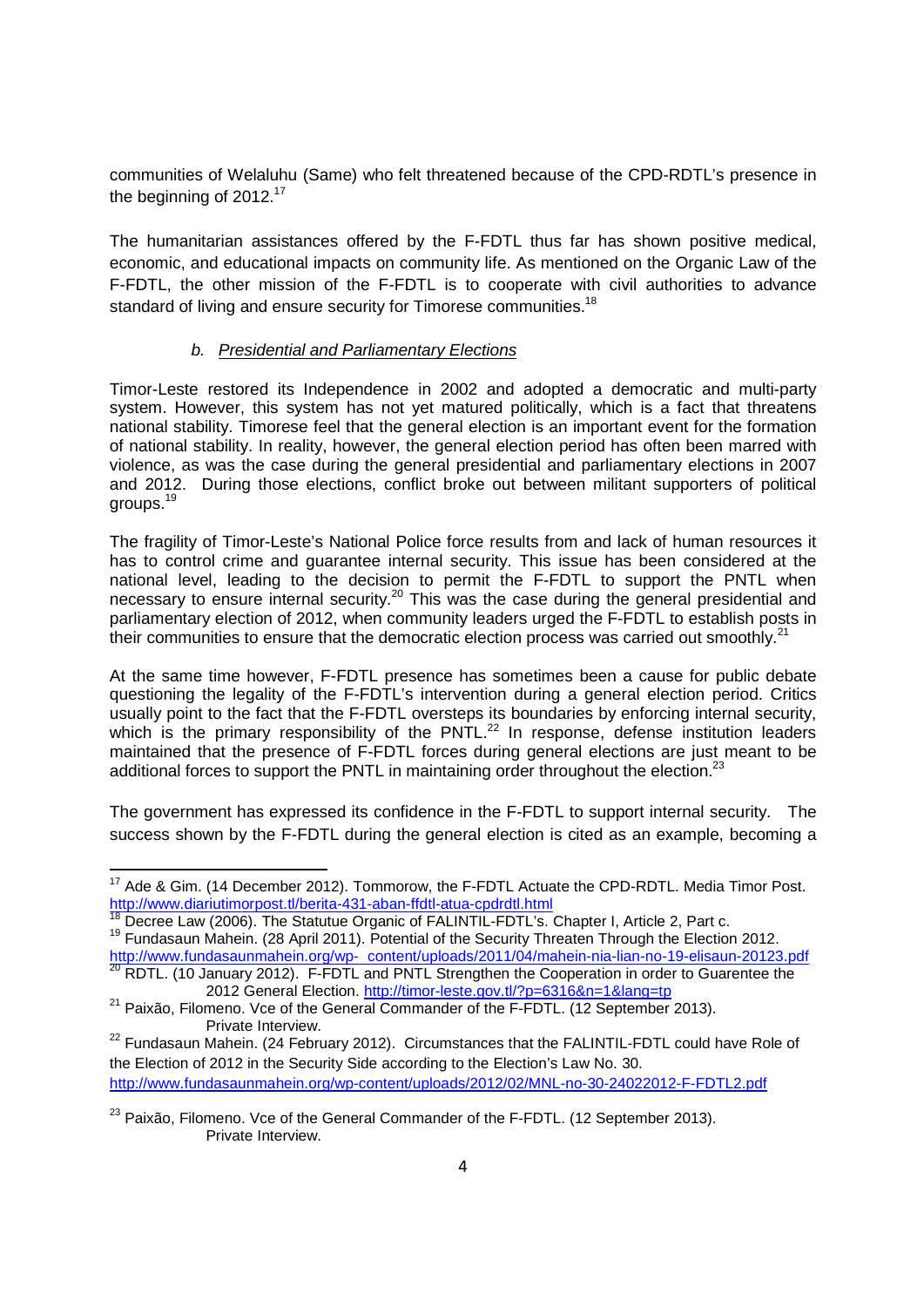fundamental reason why the people of Timor-Leste should appreciate the F-FDTL. According to Fundasaun Mahein's opinion, the government needs to provide a clear definition of the F-FDTL's jurisdiction in regards to providing security during future elections. This clarification is necessary due to the experience of the 2012 election in which the F-FDTL was requested to provide security support without a clear understanding of their jurisdiction to do so.<sup>24</sup>

## *c. F-FDTL Internal Security Successes*

The F-FDTL is the primary defense institution of Timor-Leste, assuming the large responsibility of the securing state sovereignty and the safety of the people of Timor-Leste. To this end, the F-FDTL should continue to work improve in order to ensure that any possible external threats will be stopped, and that it can support the PNTL to implement internal security measures. Along with the PNTL, the F-FDTL will work to secure national stability.<sup>25</sup>

With a strong commitment of service to the nation, the F-FDTL will continue to gain the trust of the population and of local leaders through the establishment of more F-FDTL posts in the districts. For example, during the 2012 general election, the government permitted the F-FDTL to establish posts in the districts, in response to a proposal submitted by district administrators, in order to ensure security during the elections.<sup>26</sup>

The F-FDTL continues to receive appreciation from the general public, including the community of Bobonaro, which credits the F-FDTL's presence with eliminating violence related to Martial Arts Gangs from their district.<sup>27</sup> The F-FDTL also supported the PNTL in combating CPD-RDTL movement in the Bobonaro area.<sup>28</sup>

It is also important to recognize the challenges and obstacles the F-FDTL must overcome to ensure security. One large challenge is the coordination of field operations between the F-FDTL and the PNTL. At times the F-FDTL reacted too swiftly to conflict in the field, leaving some community members as victims.<sup>29</sup> FM believes F-FDTL members in all posts should be given a clear explanation regarding security intervention protocol and regulations. This is especially

<sup>&</sup>lt;sup>24</sup> Fundasaun Mahein. (24 February 2012). Circumstances that the FALINTIL-FDTL could have Role of the Election of 2012 in the Security Side according to the Election's Law No. 30. http://www.fundasaunmahein.org/wp-content/uploads/2012/02/MNL-no-30-24022012-F-FDTL2.pdf

<sup>&</sup>lt;sup>25</sup> Paixão, Filomeno. Vce of the General Commander of the F-FDTL. (12 September 2013). Private Interview.

<sup>&</sup>lt;sup>26</sup> Paixão, Filomeno. Vce of the General Commander of the F-FDTL. (12 September 2013). Private Interview.<br><sup>27</sup> Tempo Semanal, (15 February 2011). Maliana Calm Community Proud the F-FDTL:

http://temposemanaltimor.blogspot.com/2011/02/maliana-hakmatek-komunidade-hahi-ffdtl.html

 $28$  Ade & Gim.  $\overline{(14 \text{ December 2012})}$ . Tommorow, the F-FDTL Actuate the CPD-RDTL. Media Timor Post. http://www.diariutimorpost.tl/berita-431-aban-ffdtl-atua-cpdrdtl.html<br><sup>29</sup> TDW. (11 December 2012). Majority Members of the F-FDTL Involve Iha Violence.

http://www.thediliweekly.com/tl/notisias/direitos-humanos/1906-membru-f-fdtl-barakinvolve-iha-violensia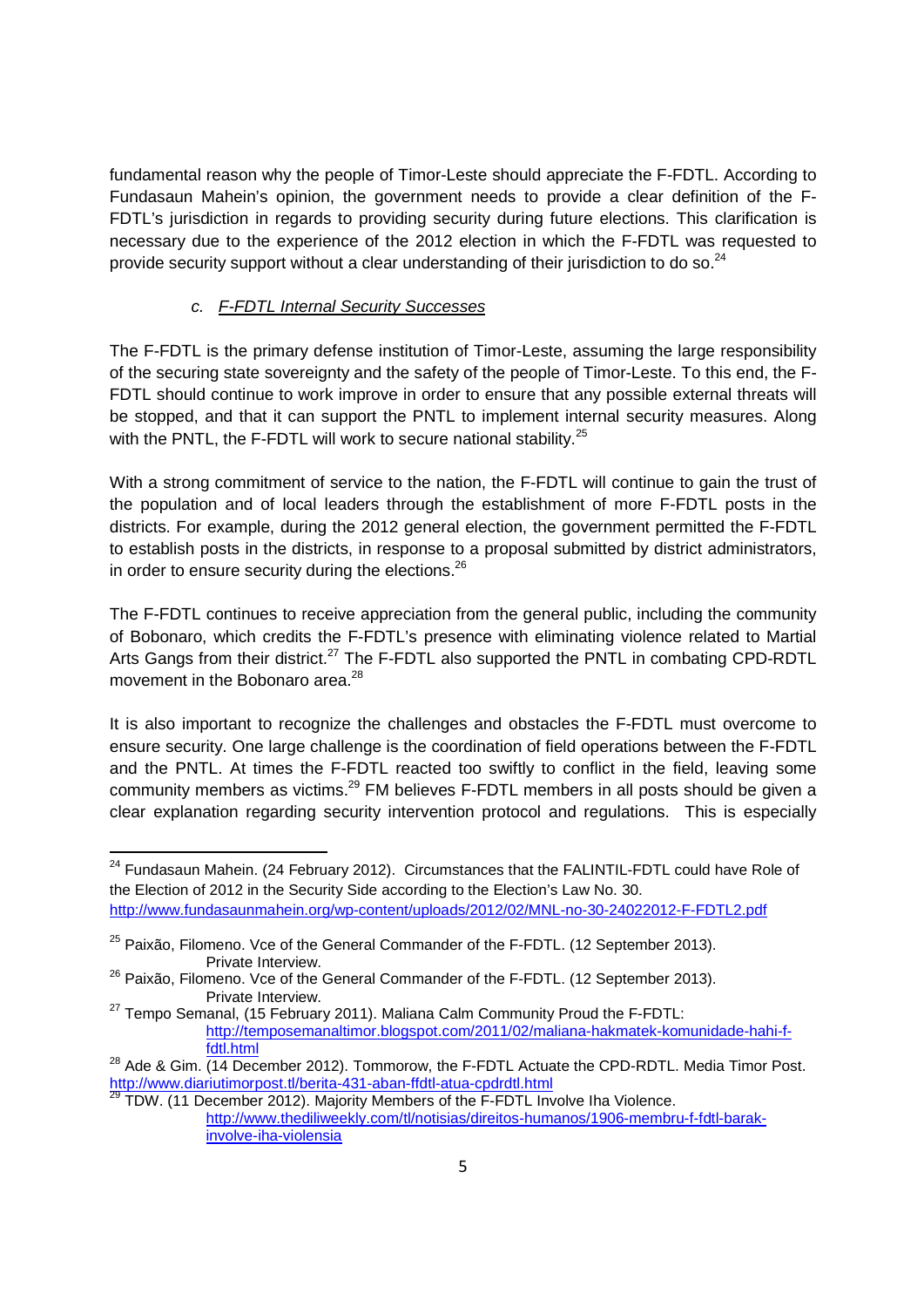important in regards to criminal cases that should conducted in collaboration with the PNTL, so that each organization knows its role.

# **II. Conclusion**

The F-FDTL is a unique defense institution in Timor-Leste, possessing the constitutional power to guarantee the national sovereignty as well as to secure the stability of the state and people from disruption by external threats. In addition to its normal operations, the F-FDTL also assumes others responsibilities, which it is bound to carry out according to the legal procedures outlined in the Organic Law of the F-FDTL, National Security legislation, and the Law of National Defense and Internal Security. These laws permit the F-FDTL to collaborate with the PNTL when necessary to ensure internal security.

Based on the Constitution and legal protocol, the F-FDTL is tasked with securing Timor-Leste from external threats as well as conducting civil-military responsibilities to support communities, such as building houses, school buildings, medical clinics, and more. Ultimately, it is the F-FDTL's responsibility to respond to neutralize any threats to national stability, as well as to educate the public on their mission and vision. $^{30}$ 

## **III. Recommendations**

- 1. Recommend that the government take steps to strengthen human resources and equipment supplies in the F-FDTL in order to allow it to better respond to emergency risks or threats that may affect public safety.
- 2. Recommend to F-FDTL leaders to better define the services and responsibilities of the F-FDTL to prevent misunderstanding between the members of the F-FDTL and the PNTL in the field. The public should also receive a clear explanation regarding the F-FDTL's roles and responsibilities as well as where the F-FDTL posts are stationed, to avoid public confusion between the services provided by the F-FDTL and PNTL.
- 3. Recommend that the government re-evaluate legislation and provide a better definition regarding the F-FDTL's responsibilities and rights to provide security support during general election in the future. This must be done to alleviate any future concerns that the F-FDTL is over-stepping its boundaries or attempting to seize power from the PNTL.

<sup>&</sup>lt;sup>30</sup> Tempo Semanal, (15 February 2011). Maliana Calm Community Proud the F-FDTL: http://temposemanaltimor.blogspot.com/2011/02/maliana-hakmatek-komunidade-hahi-f-fdtl.html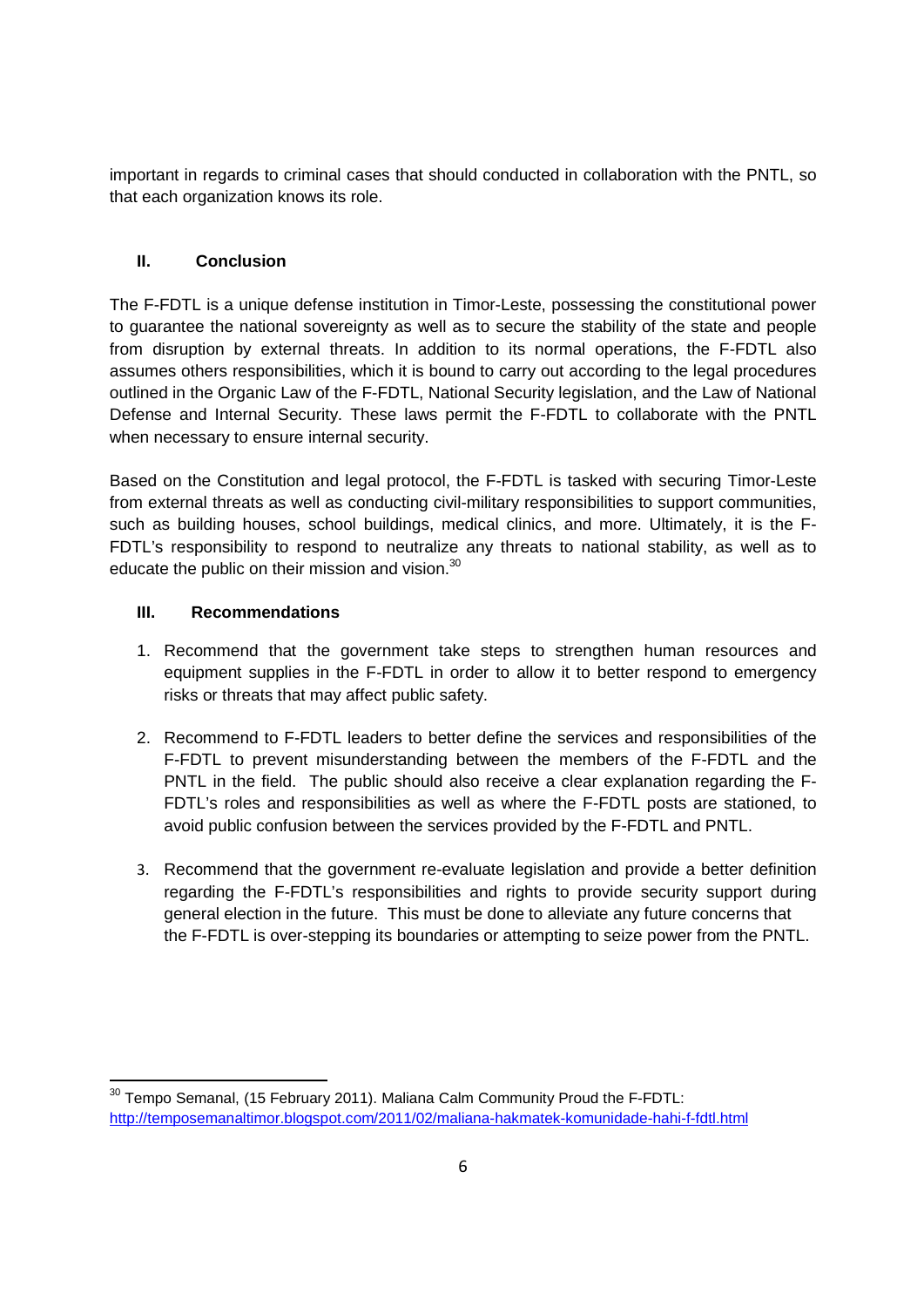#### **Bibliography**

Ade & Gim. (14 December 2012). Tommorow, the F-FDTL Actuate the CPD-RDTL. Media

Timor Post. http://www.diariutimorpost.tl/berita-431-aban-ffdtl-atua-cpdrdtl.html

- Agi. (14 March 2008). Front Line of the Operation Salsinha Free From Siege of KOG Batallion. Media STL. http://groups.yahoo.com/neo/groups/east-timor-studies/conversations/topics/16037
- Cax, (4 July 2013). F-FDTL support to reconstruct School in Kasait. STL Newspaper.
- CIGI. (2009). Monitoring Reform of the Security Sector. http://www.ssrresourcecentre.org/wpcontent/uploads/2010/06/SSRM-East-Timor-v.1- Tetum.pdf
- Da Cruz, Joana. (15 August 2013). Major General Lere Inform the Internal Security, Go Calmly. Media Independente
- Decree Law (2006). The Statutue Organic of FALINTIL-FDTL's.
- Fundasaun Mahein. (28 April 2011). Potential of the Security Threaten Through the Election 2012. http://www.fundasaunmahein.org/wp- content/uploads/2011/04/mahein-nia-lianno-19-elisaun-20123.pdf
- Flo. (21 December 2013). Milítary Prepares for War. Media Timor Post
- Fundasaun Mahein. (24 February 2012). Circumstances that the FALINTIL-FDTL could have Role of the Election of 2012 in the Security Side according to the Election's Law No. 30. http://www.fundasaunmahein.org/wp-content/uploads/2012/02/MNL-no-30-24022012-F FDTL2.pdf
- Fundasaun Mahein. (22 November 2012). *International Stabilisation Force*  Realized by ISF 2006 – 2012. Mahein Nia Lian No. 42.pdf.

Constitution of RDTL, (22 March 2002) Defense and Security's, Article 146 Part 2

- Law of Parliament. (2010). Complementary Duty of the Internal Security. Article 15. Part a. Law of the Internal Security
- Law of the National Parliament. (2010). Exclusive Principl. Article 4 Part 3. Law of National Defense
- May, (10 July 2013). F-FDTL Built a Protection Walls for Seiçal's Paddy-Field. Media Diariu Nasional.
- May. (29 July 2013). The Government Built Permanent Posts of the F-FDTL in Atauro-OeCusse. Media Diariu Nasional